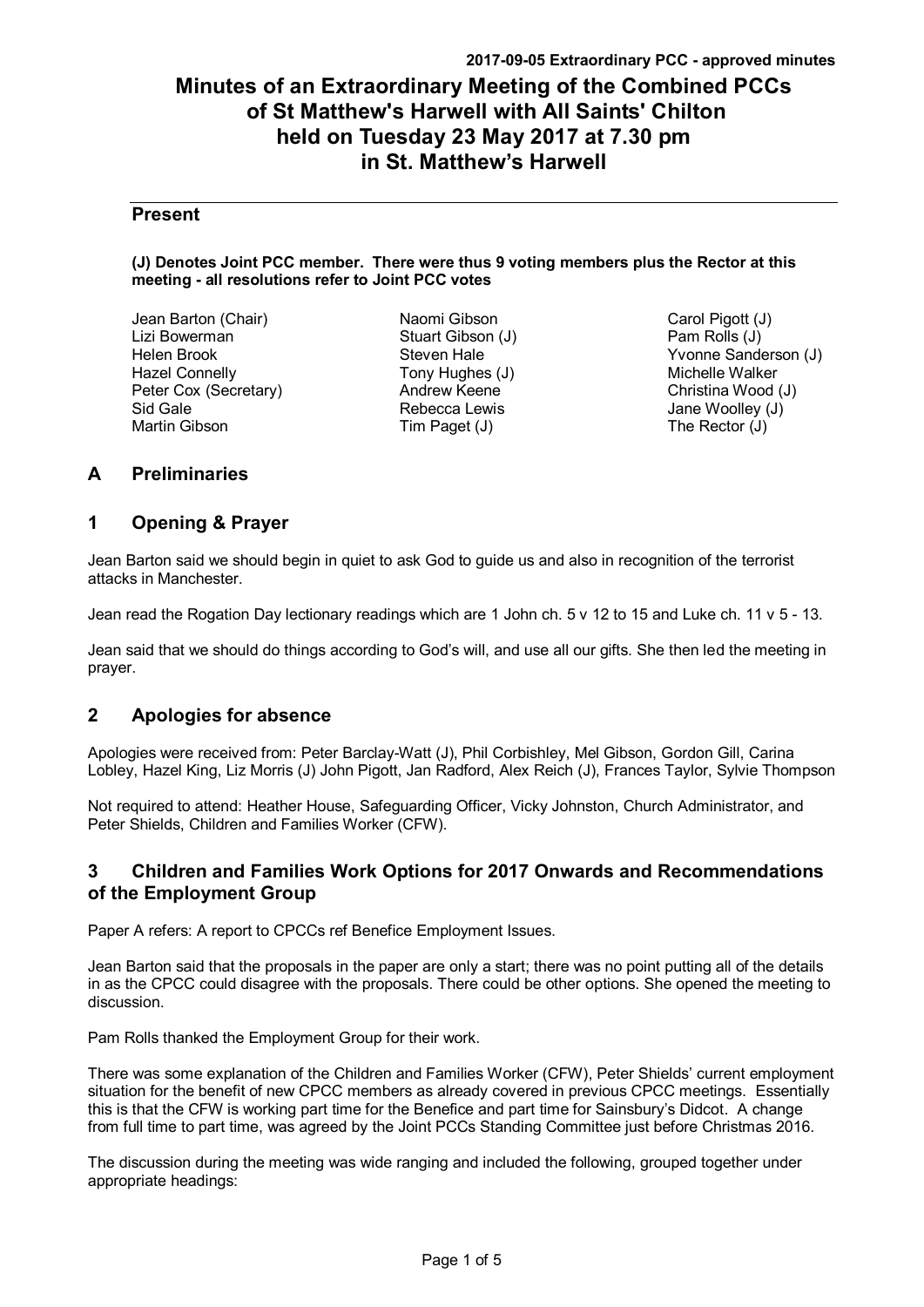## **Employment Group Answers to Questions and General Statements**

The members of the group were: Jean Barton, Hazel Connolly, Phil Corbishley, Sid Gale, Martin Gibson and Naomi Gibson. They answered questions as follows:

- The two roles in the paper (CFW plus a Coordinator) could be recombined in the long term, or left as two roles. if the Coordinator role were fulfilled by volunteers.
- If the Combined PCC disagrees with the proposal in the paper then Peter Shields' contract will simply come to an end on 18 August.
- Jean Barton said that there will be a gap if Peter's contract ends on 18 August but the group has thought through the legal aspects: A full time contract would become permanent in any case after four years. Hence the proposal of a year's trial of two part time roles– if Peter Shields agrees. His contract ends on August 18th and we need to do something.
- The Employment Group has met Peter Shields but did not discuss the proposed split of the role with him. However they considered all options and took into account his strengths and weaknesses and are proposing that we appoint people to help on the administration side based on his needs. If Peter stays the Rector and a small group will discuss the specific proposal with him.
- It was stated that this situation was precipitated by the CFW and this is not the ideal way round to write job descriptions to fit around people rather than find people to fit job descriptions.
- We should consider asking Peter Shields to continue he has done good things.
- In some ways it was good that Peter took proactive action to reduce his hours rather than just resign or "suffer in silence". Jean Barton said that the group considered the PCC's duty of care to the CFW. There are a number of rules and regulations on care of employees (as listed in the paper). The group plans to get these things in order – this is recommendation 2 in the paper. Otherwise the CPCC is breaking a number of employment rules. This is a new situation for the Benefice. This was discussed further later in the meeting – see Proposal 1.
- An employment group member said that the first Job Description is the Children and Families Worker delivering the Children and Families Work. The second (Coordinator) Job Description is someone to develop plans, coordinate, give structure and recruit volunteers - volunteers will still be needed. The idea is to put a structure in place to support the CFW in what he is good at.
- The Employment Group decided that the original Job Description was over ambitious there were far too many objectives requiring a very wide skill set so it was unlikely that we would find one person who could do them all. They went through each requirement asking if it was needed and whether all requirements should be there. The Group felt that getting one person to do all the requirements was very unlikely. So we should get another person with a different skill set to share the work. Partly it is a case of our hand being forced to have two people. With hindsight, perhaps it would have been better if the work had been shared by two people from the start.

## **General comments and discussion:**

- There was considerable support for the roles as described in the paper and for having two employees who could support, encourage and inspire each other.
- Peter Shields provides inspiration, up front ideas, faith and enthusiasm. The Coordinator would be responsible for producing plans and structure to capture and implement the ideas and ensure they are completed. This role could be fulfilled by a number of volunteers.
- All of the Children and Families Work areas such as Kids Church would benefit from this structured approach.
- The Coordinator could be someone who is experienced in Children and Families Work themselves. Also Peter Shields could still be doing some administration. The hours could be increased as required.
- It would be good to have a person looking after volunteers and for example looking for assistants when required.
- For the proposal to work Peter Shields would have to be happy with, and cooperate with, the two roles arrangement.

#### **Current voluntary assistance to CFW**

- Michelle Walker said that she is working 2 hours per week on Children and Families Work administration.
- Jane Woolley said that she helps with Holiday Club administration this evolved rather than was planned. She sensed a need a couple of years ago that this would allow the CFW to do what he does best. She is not a front person but a backroom person – an organiser and volunteer coordinator, enabling Peter Shields' work to go more smoothly. It is not a formal arrangement and they have not discussed who is in charge, though Jane's view is that overall responsibility lies with the CFW. If it was a formal arrangement then this would need to be clarified.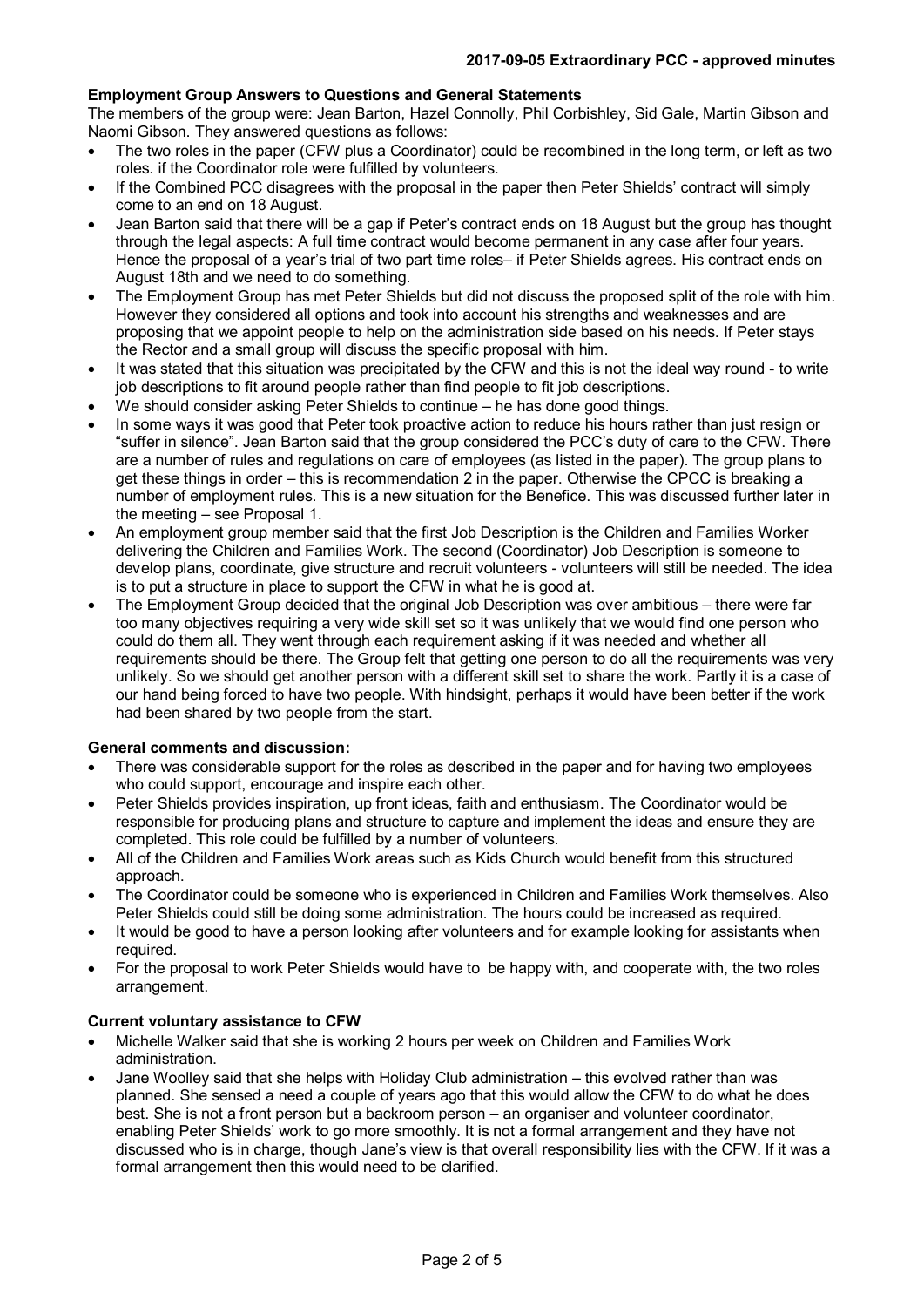#### **2017-09-05 Extraordinary PCC - approved minutes**

## **Return to Full Time Children and Families Worker**

- Jean Barton said that there would be a gap if we now decide to go back to one full time CFW (and need to recruit again). The Rector said that we could have someone in post in January.
- Jean Barton confirmed that the full time Job Description would not be the same as the one Peter Shields was appointed to fill but the two Job Descriptions from the paper combined. The employment group members had composed an outline full time Job Description.

## **Funding**

- Funding is in place for a 3 year term of full time CFW provision and the pay level was not part of Peter Shields' decision to go part time.
- The Rector said that the donations were for the role not the person so there was no requirement to consult with the original donors (though they would be kept informed).
- It was stated that employing two people part time costs less than employing one person full time as there is less Employer's National Insurance to pay on two lower paid roles than on one higher paid role.

### **Line Management Reporting Structure**

There was considerable discussion with examples given from other churches and secular organisations. It is the intention that the Children and Families Worker continues to be accountable to the PCCs and the Rector would be the overall line manager. There were three broad opinions expressed with varying degrees of support:

### **Option 1**

The two employees work as a team in a balanced relationship doing different aspects of the same overall role and are jointly responsible for the delivery of the Children and Families' work. There was considerable support for this.

The meeting discussed if this was a job share, as a part time CFW post will not suffice if there is no Coordinator. It was stated that it would only be a job share if both people were employed together. They would be made jointly responsible for their relationship and outcomes.

### **Option 2**

The Job Description of the Coordinator – planning, calling on resources and being responsible for seeing the plans are completed – possibly a project manager - implies that the Coordinator is the line manager of the CFW. There was some support for this.

An employment group member said that they considered and decided not to have a CFW manager. It would be difficult to find someone to come in and do this, hence the Coordinator job description. This is a start; the hope is that Peter Shields' work will inspire more volunteers. The role is a "planning and policy" role not a "doing" role hence it is a paid position. Short term workers can be volunteers but long term workers should ideally be an employee to help ensure accountability. It was said that a paid position would give the role the honour it deserves in church.

#### **Option 3**

The description of the Coordinator as an assistant or supporting role means that the CFW is in charge of the Coordinator.

There was also discussion whether, if the Coordinator was a Personal Assistant, they would need managing. It was also said that the best PAs do not need managing.

The Rector said that he preferred to have one person responsible for the CFW work with a paid assistant or volunteers helping, which was why a senior, experienced person was employed. However he was willing to work with the first option if necessary.

## **PROPOSALS**

Following discussion about the proposals at various points in the meeting these are the proposals in the order that they were voted with the associated comments and discussion:

#### **PROPOSAL 1: Peter Shields Continuing**

Jean Barton said that up to now we have all worked on the assumption that we are happy that Peter Shields continues. If this is not right we need to say so.

#### **That the Combined PCC would like Peter Shields to continue as part time Children and Families Worker 18 FOR 1 AGAINST 2 ABSTENTIONS CARRIED**

All present agreed that Peter Shields has done a very good job.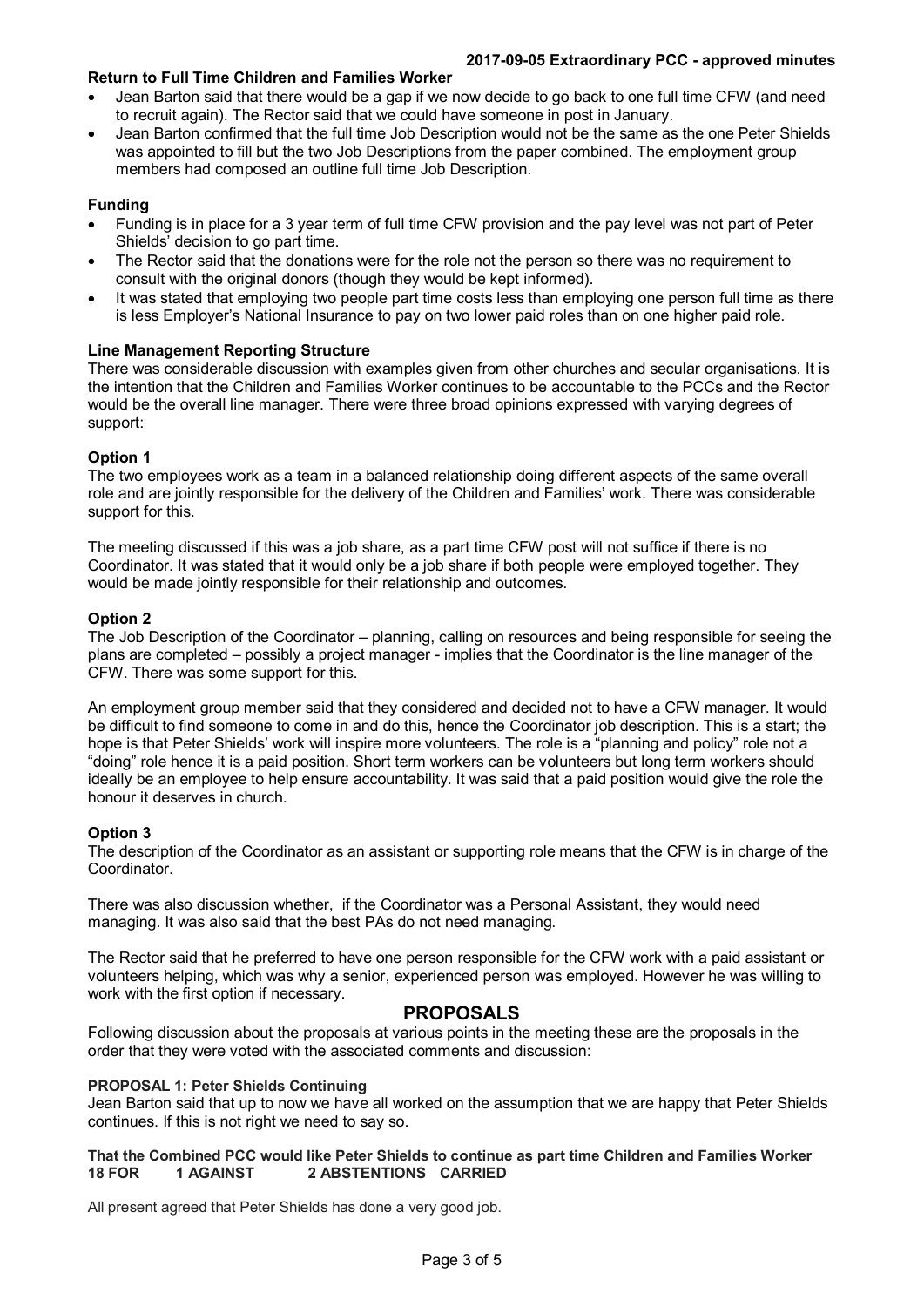## **2017-09-05 Extraordinary PCC - approved minutes**

## **PROPOSAL 2: Employment Group**

We need an employment group to ensure that all the required statutory employment policies are in place. It would be responsible for these and implementing other decisions. This is the first proposal from the paper. Discussion ensued including:

- It would assist the Rector and line management should be easier with this help.
- It is strange that the Rector is a non employee (of the Benefice) but managing its employees. There was some agreement with this, including from the Rector.
- The Rector said that in most churches the incumbent is the top of the management tree with responsibility for care of souls and delegates some of their responsibilities. He finds the PCCs' preferred option (Option 1 above) difficult to envisage in practice. In his previous church there were five Children and Families and Youth Workers with different responsibilities. They were in the same office and coordinated with each other. He was involved in trying to get administrative support for this team. There were Human Resources consisting of an Operations Manager and a PCC committee responsible for employment issues, and considered confidential matters that were not reported in details to the PCC
- The Rector is automatically an ex officio member of any PCC subcommittee, so he would be a member of the Employment Group too.
- If there is a grievance, a grievance committee would be required consisting of people not involved in the particular grievance. This would avoid any conflict of interest. The Rector agreed with this.
- The current Employment Group is very good. An Employment Group member said that they thought the group would benefit from professional Human Resources experience and there are people in the Benefice that could be approached.
- It was suggested that the group carries out performance reviews and is responsible for spiritual development – for example, to avoid situations where people "burn out".
- Some churches require all employees to attend church services as a member of the congregation and have a person responsible for checking this. Jean Barton said that these are details and "development" includes this. The Rector said that it should be a concern if this doesn't happen but did not need a specific check.
- There was a volunteer to become an additional member of the group.
- This JPCC sub committee is needed as we have a complicated arrangement where St. Matthews is the employer. The Combined PCC is not a legal entity.

### **Recommendation 1 from Paper A:**

**An employment sub-committee should be formed of up to 6 people who have the necessary expertise. There should be at least 2 from each church, with the power to co-opt expert help, for example, HR. This committee would:**

**a. ensure that we meet the statutory regulations, (grievance procedures, setting objectives, pay policies, whistle blowing policy etc).**

**b. assist in review of personal performance and development of those we employ**

- **c. report to the CPCC and PCCs.**
- **d. be responsible for recruitment procedures**

**PROPOSED: Tony Hughes SECONDED: Sid Gale**

**STRAW POLL: CARRIED UNANIMOUSLY JOINT PCC APPROVED BY IMPLICATION**

#### **PROPOSAL 3: Two Part Time Roles**

Jean Barton said that the proposal is for two posts. The role names may change based on the job descriptions in Paper A. It could be a job share. Discussion ensued:

- Jean Barton said that we would need volunteer support and could adapt Peter Shields's role if we can't get a second person. It was suggested that the Employment Group should decide how.
- There was discussion of the implications if Peter Shields did not agree with the proposals
- The proposal for the second job is for 20 hours per week as the original job was 40 hours per week and Peter Shields is doing 20 hours a week. The Rector said that the split could be different. Employment Group members said that they did look at this.
- The Rector said that we would offer Peter Shields a new contract to continue as CFW. He has lots of skills but needs help. This help can be delivered in various ways and there are other options. He is not convinced that the proposed reporting structure (Option 1) will work but he will work with it.
- Jean Barton said that if we decide to keep the CFW as a part time role there is only a remote chance that we will employ the Coordinator before the end of August. Otherwise we could go back to a full time post, or we could do a review after six months.
- We should vote that we are minded to employ Peter Shields and a Coordinator then discuss this with Peter. If we make this definite then it is incompatible with the vote that we are happy that Peter Shields continues. There should be a proviso that if Peter Shields does not agree with this then we reconsider at the June PCC meeting.